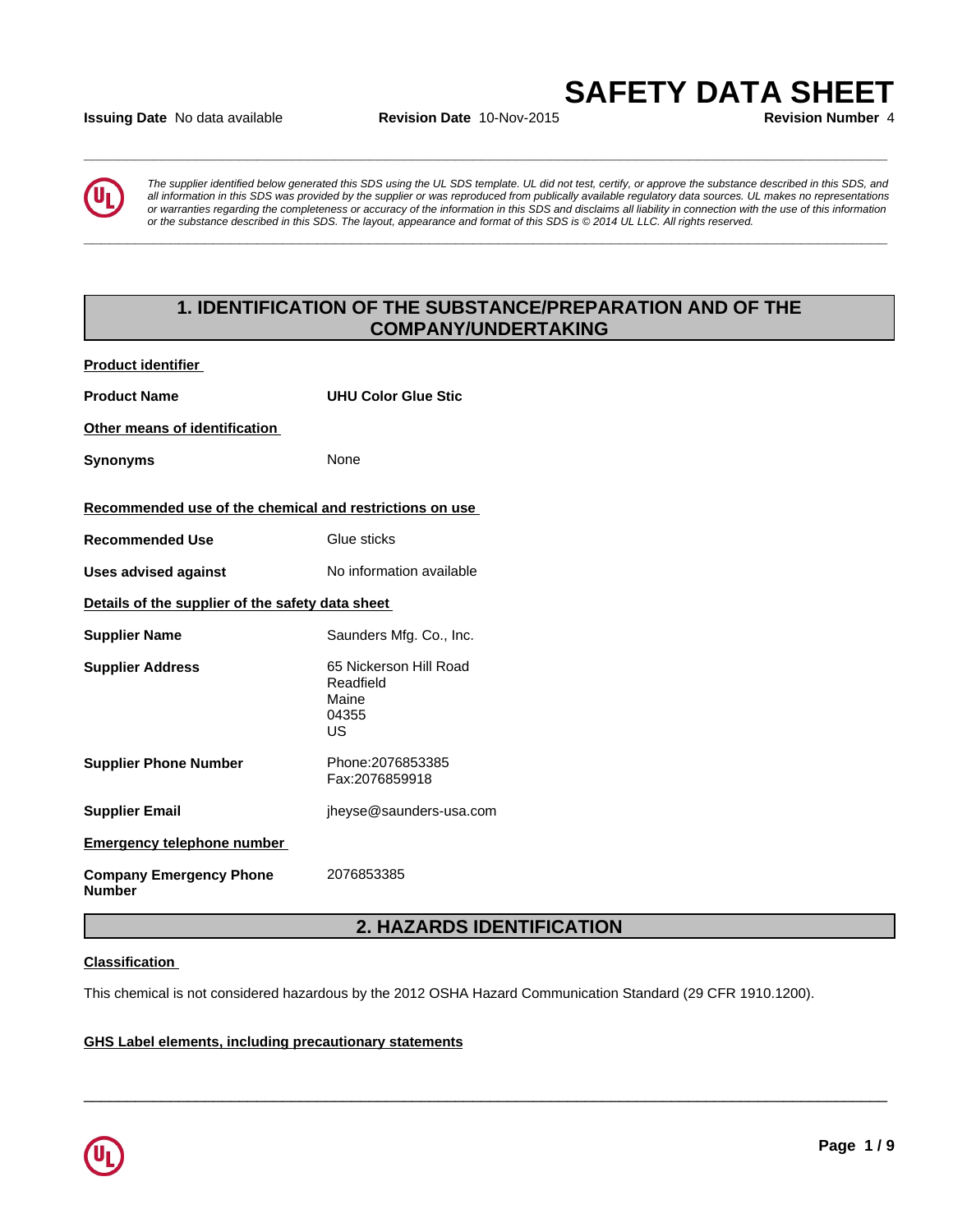#### **Emergency Overview**

 $\overline{\phantom{a}}$  ,  $\overline{\phantom{a}}$  ,  $\overline{\phantom{a}}$  ,  $\overline{\phantom{a}}$  ,  $\overline{\phantom{a}}$  ,  $\overline{\phantom{a}}$  ,  $\overline{\phantom{a}}$  ,  $\overline{\phantom{a}}$  ,  $\overline{\phantom{a}}$  ,  $\overline{\phantom{a}}$  ,  $\overline{\phantom{a}}$  ,  $\overline{\phantom{a}}$  ,  $\overline{\phantom{a}}$  ,  $\overline{\phantom{a}}$  ,  $\overline{\phantom{a}}$  ,  $\overline{\phantom{a}}$ 

The product contains no substances which at their given concentration, are considered to be hazardous to health.

**Appearance** Blue **Physical state** Solid **Odor** Soap

**Precautionary Statements - Prevention** None

**Precautionary Statements - Response** None

**Precautionary Statements - Storage** None

**Precautionary Statements - Disposal** None

**Hazards not otherwise classified (HNOC)**

Not applicable

## **Unknown Toxicity**

7.3 % of the mixture consists of ingredient(s) of unknown toxicity

#### **Other information**

.

May cause slight eye irritation

#### **Interactions with Other Chemicals**

No information available.

# **3. COMPOSITION/INFORMATION ON INGREDIENTS**

| <b>Chemical name</b>                                                                    | <b>CAS No</b>       | Weiaht-% | <b>Trade Secret</b> |
|-----------------------------------------------------------------------------------------|---------------------|----------|---------------------|
| Third Party Formulation (TP # 1254518)                                                  | Trade Secret        |          |                     |
| Third Party Formulation (TP # 1254518)                                                  | <b>Trade Secret</b> |          |                     |
| the exect perceptage (conceptration) of composition has been withheld as a trade secret |                     |          |                     |

The exact percentage (concentration) of composition has been withheld as a trade secret

# **4. FIRST AID MEASURES**

# **First aid measures**

| Eye contact         | Rinse thoroughly with plenty of water, also under the eyelids. If symptoms persist, call a<br>physician. |
|---------------------|----------------------------------------------------------------------------------------------------------|
| <b>Skin contact</b> | Wash with soap and water.                                                                                |
| <b>Inhalation</b>   | Remove to fresh air.                                                                                     |
| <b>Ingestion</b>    | Rinse mouth immediately and drink plenty of water. Never give anything by mouth to an                    |
|                     |                                                                                                          |

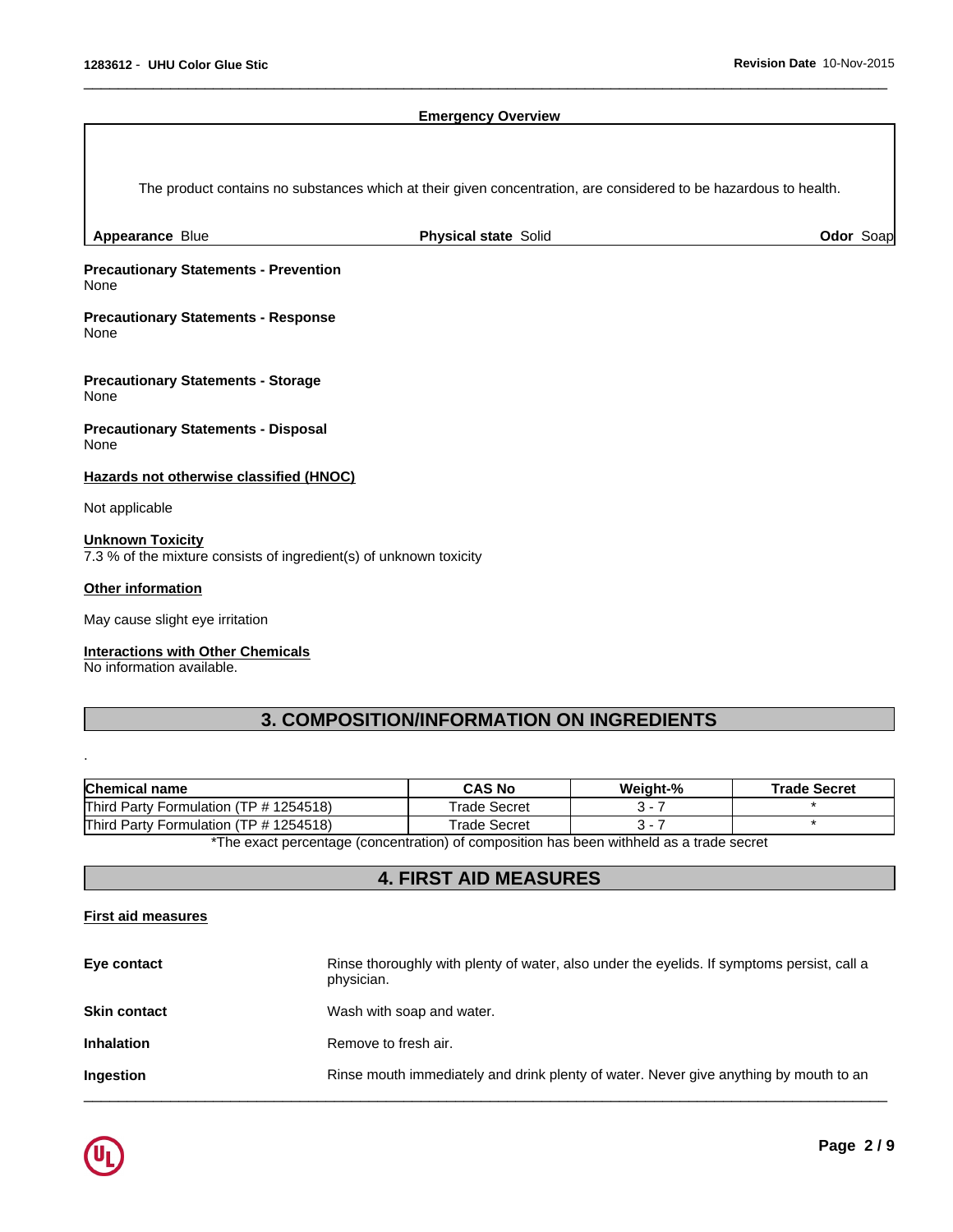|                                                                                                      | unconscious person.                                                                                                   |
|------------------------------------------------------------------------------------------------------|-----------------------------------------------------------------------------------------------------------------------|
| Most important symptoms and effects, both acute and delayed                                          |                                                                                                                       |
| <b>Most Important Symptoms and</b><br><b>Effects</b>                                                 | No information available.                                                                                             |
|                                                                                                      | Indication of any immediate medical attention and special treatment needed                                            |
| <b>Notes to Physician</b>                                                                            | Treat symptomatically.                                                                                                |
|                                                                                                      | <b>5. FIRE-FIGHTING MEASURES</b>                                                                                      |
| <b>Suitable Extinguishing Media</b>                                                                  | Use extinguishing measures that are appropriate to local circumstances and the surrounding environment.               |
| Unsuitable extinguishing media<br>CAUTION: Use of water spray when fighting fire may be inefficient. |                                                                                                                       |
| Specific hazards arising from the chemical<br>No information available.                              |                                                                                                                       |
| <b>Explosion Data</b><br><b>Sensitivity to Mechanical Impact</b>                                     | None.                                                                                                                 |
| <b>Sensitivity to Static Discharge</b>                                                               | None.                                                                                                                 |
| Protective equipment and precautions for firefighters<br>protective gear.                            | As in any fire, wear self-contained breathing apparatus pressure-demand, MSHA/NIOSH (approved or equivalent) and full |
|                                                                                                      | <b>6. ACCIDENTAL RELEASE MEASURES</b>                                                                                 |
|                                                                                                      | Personal precautions, protective equipment and emergency procedures                                                   |
| <b>Personal precautions</b>                                                                          | Avoid contact with eyes.                                                                                              |
| <b>Environmental precautions</b>                                                                     |                                                                                                                       |
| <b>Environmental precautions</b>                                                                     | See Section 12 for additional Ecological Information.                                                                 |
| Methods and material for containment and cleaning up                                                 |                                                                                                                       |
| <b>Methods for containment</b>                                                                       | Prevent further leakage or spillage if safe to do so.                                                                 |
| Methods for cleaning up                                                                              | Pick up and transfer to properly labeled containers.                                                                  |
|                                                                                                      |                                                                                                                       |

 $\overline{\phantom{a}}$  ,  $\overline{\phantom{a}}$  ,  $\overline{\phantom{a}}$  ,  $\overline{\phantom{a}}$  ,  $\overline{\phantom{a}}$  ,  $\overline{\phantom{a}}$  ,  $\overline{\phantom{a}}$  ,  $\overline{\phantom{a}}$  ,  $\overline{\phantom{a}}$  ,  $\overline{\phantom{a}}$  ,  $\overline{\phantom{a}}$  ,  $\overline{\phantom{a}}$  ,  $\overline{\phantom{a}}$  ,  $\overline{\phantom{a}}$  ,  $\overline{\phantom{a}}$  ,  $\overline{\phantom{a}}$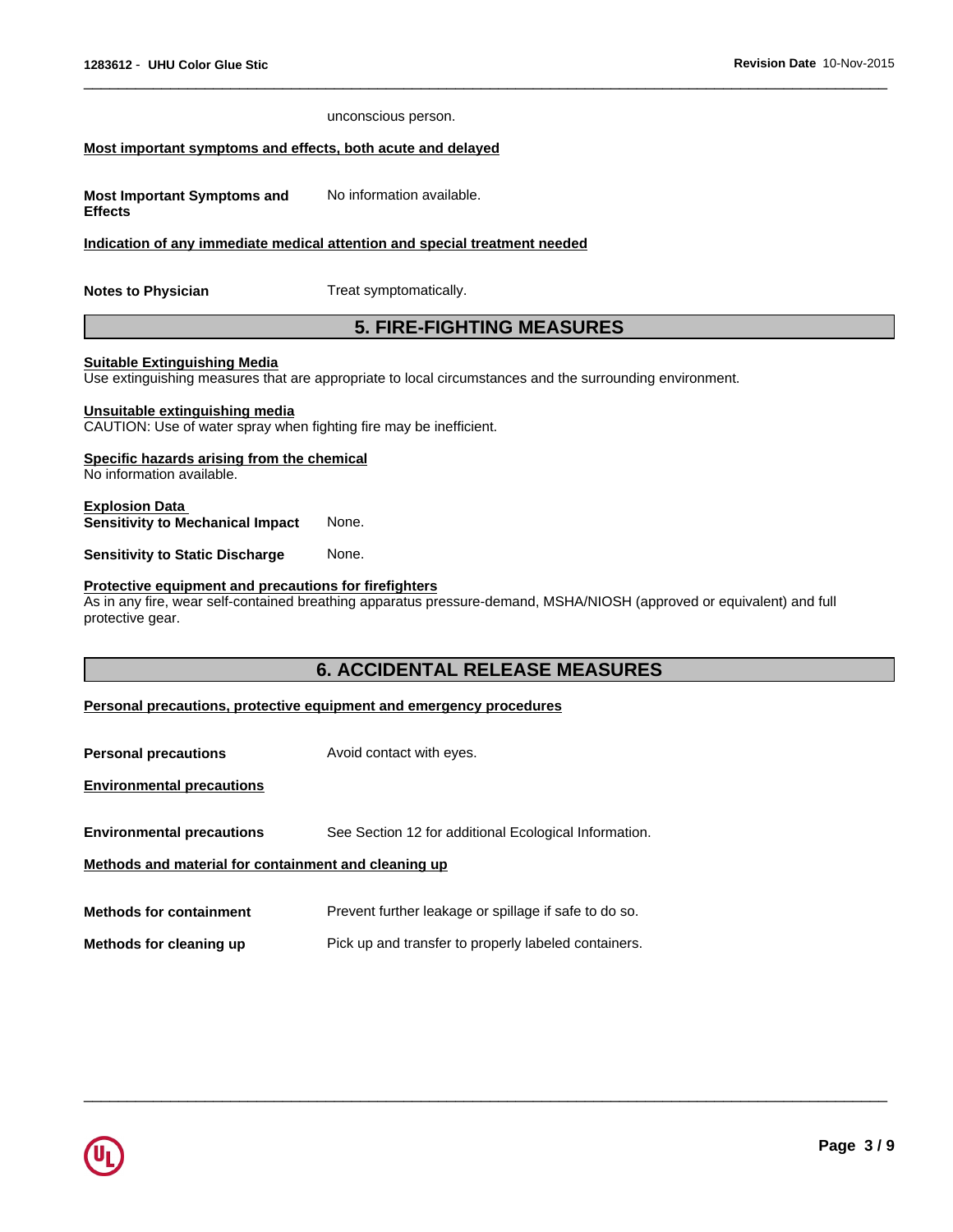|                                                              | 7. HANDLING AND STORAGE                                                                                                                                                                                                                                                                                                          |
|--------------------------------------------------------------|----------------------------------------------------------------------------------------------------------------------------------------------------------------------------------------------------------------------------------------------------------------------------------------------------------------------------------|
| <b>Precautions for safe handling</b>                         |                                                                                                                                                                                                                                                                                                                                  |
| Handling                                                     | Handle in accordance with good industrial hygiene and safety practice.                                                                                                                                                                                                                                                           |
| Conditions for safe storage, including any incompatibilities |                                                                                                                                                                                                                                                                                                                                  |
| <b>Storage</b>                                               | Keep containers tightly closed in a dry, cool and well-ventilated place.                                                                                                                                                                                                                                                         |
| <b>Incompatible Products</b>                                 | None known based on information supplied.                                                                                                                                                                                                                                                                                        |
|                                                              | 8. EXPOSURE CONTROLS/PERSONAL PROTECTION                                                                                                                                                                                                                                                                                         |
| <b>Control parameters</b>                                    |                                                                                                                                                                                                                                                                                                                                  |
| <b>Exposure Guidelines</b>                                   | This product, as supplied, does not contain any hazardous materials with occupational<br>exposure limits established by the region specific regulatory bodies                                                                                                                                                                    |
| Appropriate engineering controls                             |                                                                                                                                                                                                                                                                                                                                  |
| <b>Engineering Measures</b>                                  | <b>Showers</b><br>Eyewash stations<br>Ventilation systems                                                                                                                                                                                                                                                                        |
|                                                              | Individual protection measures, such as personal protective equipment                                                                                                                                                                                                                                                            |
| <b>Eye/face protection</b>                                   | No special protective equipment required.                                                                                                                                                                                                                                                                                        |
| Skin and body protection                                     | No special protective equipment required.                                                                                                                                                                                                                                                                                        |
| <b>Respiratory protection</b>                                | If exposure limits are exceeded or irritation is experienced, NIOSH/MSHA approved<br>respiratory protection should be worn. Positive-pressure supplied air respirators may be<br>required for high airborne contaminant concentrations. Respiratory protection must be<br>provided in accordance with current local regulations. |
| <b>Hygiene Measures</b>                                      | Handle in accordance with good industrial hygiene and safety practice.                                                                                                                                                                                                                                                           |
|                                                              | 9. PHYSICAL AND CHEMICAL PROPERTIES                                                                                                                                                                                                                                                                                              |

 $\overline{\phantom{a}}$  ,  $\overline{\phantom{a}}$  ,  $\overline{\phantom{a}}$  ,  $\overline{\phantom{a}}$  ,  $\overline{\phantom{a}}$  ,  $\overline{\phantom{a}}$  ,  $\overline{\phantom{a}}$  ,  $\overline{\phantom{a}}$  ,  $\overline{\phantom{a}}$  ,  $\overline{\phantom{a}}$  ,  $\overline{\phantom{a}}$  ,  $\overline{\phantom{a}}$  ,  $\overline{\phantom{a}}$  ,  $\overline{\phantom{a}}$  ,  $\overline{\phantom{a}}$  ,  $\overline{\phantom{a}}$ 

## **Physical and Chemical Properties**

| <b>Remarks Method</b><br>Values<br><b>Property</b><br>No data available<br>рH<br>None known<br>Melting / freezing point<br>No data available<br>None known<br>Boiling point / boiling range<br>No data available<br>None known<br>No data available<br>None known<br><b>Flash Point</b><br>No data available<br>None known<br><b>Evaporation Rate</b><br>No data available<br>None known<br>Flammability (solid, gas) | <b>Physical state</b><br>Appearance<br>Color | Solid<br>Blue<br>No information available | Odor<br><b>Odor Threshold</b> | Soap<br>No information available |
|-----------------------------------------------------------------------------------------------------------------------------------------------------------------------------------------------------------------------------------------------------------------------------------------------------------------------------------------------------------------------------------------------------------------------|----------------------------------------------|-------------------------------------------|-------------------------------|----------------------------------|
| <b>Flammability Limit in Air</b>                                                                                                                                                                                                                                                                                                                                                                                      |                                              |                                           |                               |                                  |

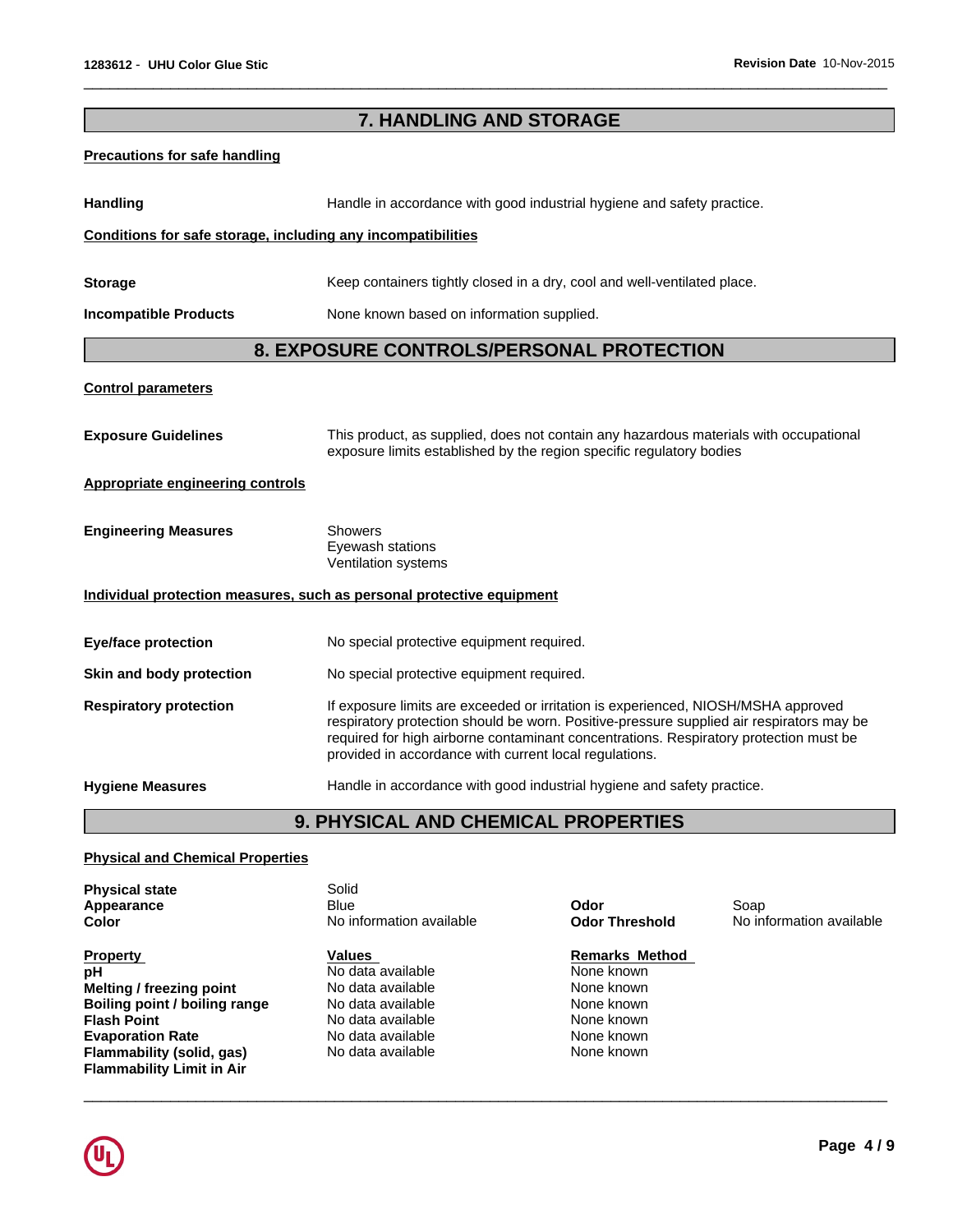| Upper flammability limit                                       | No data available |    |
|----------------------------------------------------------------|-------------------|----|
| Lower flammability limit                                       | No data available |    |
| Vapor pressure                                                 | No data available | N٥ |
| Vapor density                                                  | No data available | N٥ |
| <b>Specific Gravity</b>                                        | No data available | N٥ |
| <b>Water Solubility</b>                                        | Soluble in water  | N٥ |
| Solubility in other solvents                                   | No data available | N  |
| <b>Partition coefficient: n-octanol/waterNo data available</b> |                   | N٥ |
| <b>Autoignition temperature</b>                                | No data available | N٥ |
| <b>Decomposition temperature</b>                               | No data available | N  |
| <b>Kinematic viscosity</b>                                     | No data available | N٥ |
| <b>Dynamic viscosity</b>                                       | No data available | N٥ |
| <b>Explosive properties</b>                                    | No data available |    |
| <b>Oxidizing properties</b>                                    | No data available |    |
| <b>Other Information</b>                                       |                   |    |
| <b>Softening Point</b>                                         | No data available |    |
| <b>VOC Content (%)</b>                                         | No data available |    |
| <b>Particle Size</b>                                           | No data available |    |

None known **None known** None known None known None known **None known** None known None known **None known** None known

 $\overline{\phantom{a}}$  ,  $\overline{\phantom{a}}$  ,  $\overline{\phantom{a}}$  ,  $\overline{\phantom{a}}$  ,  $\overline{\phantom{a}}$  ,  $\overline{\phantom{a}}$  ,  $\overline{\phantom{a}}$  ,  $\overline{\phantom{a}}$  ,  $\overline{\phantom{a}}$  ,  $\overline{\phantom{a}}$  ,  $\overline{\phantom{a}}$  ,  $\overline{\phantom{a}}$  ,  $\overline{\phantom{a}}$  ,  $\overline{\phantom{a}}$  ,  $\overline{\phantom{a}}$  ,  $\overline{\phantom{a}}$ 

# **10. STABILITY AND REACTIVITY**

#### **Reactivity**

No data available.

**Particle Size Distribution**

**Chemical stability** Stable under recommended storage conditions. **Possibility of Hazardous Reactions** None under normal processing. **Conditions to avoid** None known based on information supplied. **Incompatible materials** None known based on information supplied. **Hazardous Decomposition Products** None known based on information supplied.

# **11. TOXICOLOGICAL INFORMATION**

#### **Information on likely routes of exposure**

| <b>Product Information</b> |                                                                   |
|----------------------------|-------------------------------------------------------------------|
| <b>Inhalation</b>          | Specific test data for the substance or mixture is not available. |
| Eye contact                | Specific test data for the substance or mixture is not available. |
| <b>Skin contact</b>        | Specific test data for the substance or mixture is not available. |
| Ingestion                  | Specific test data for the substance or mixture is not available. |

#### **Component Information**

| <b>Chemical name</b>                      | Oral LD50         | <b>Dermal LD50</b>       | <b>Inhalation LC50</b> |
|-------------------------------------------|-------------------|--------------------------|------------------------|
| Third Party Formulation (TP #<br>1254518) | $= 20$ g/kg (Rat) | $= 20800$ mg/kg (Rabbit) |                        |

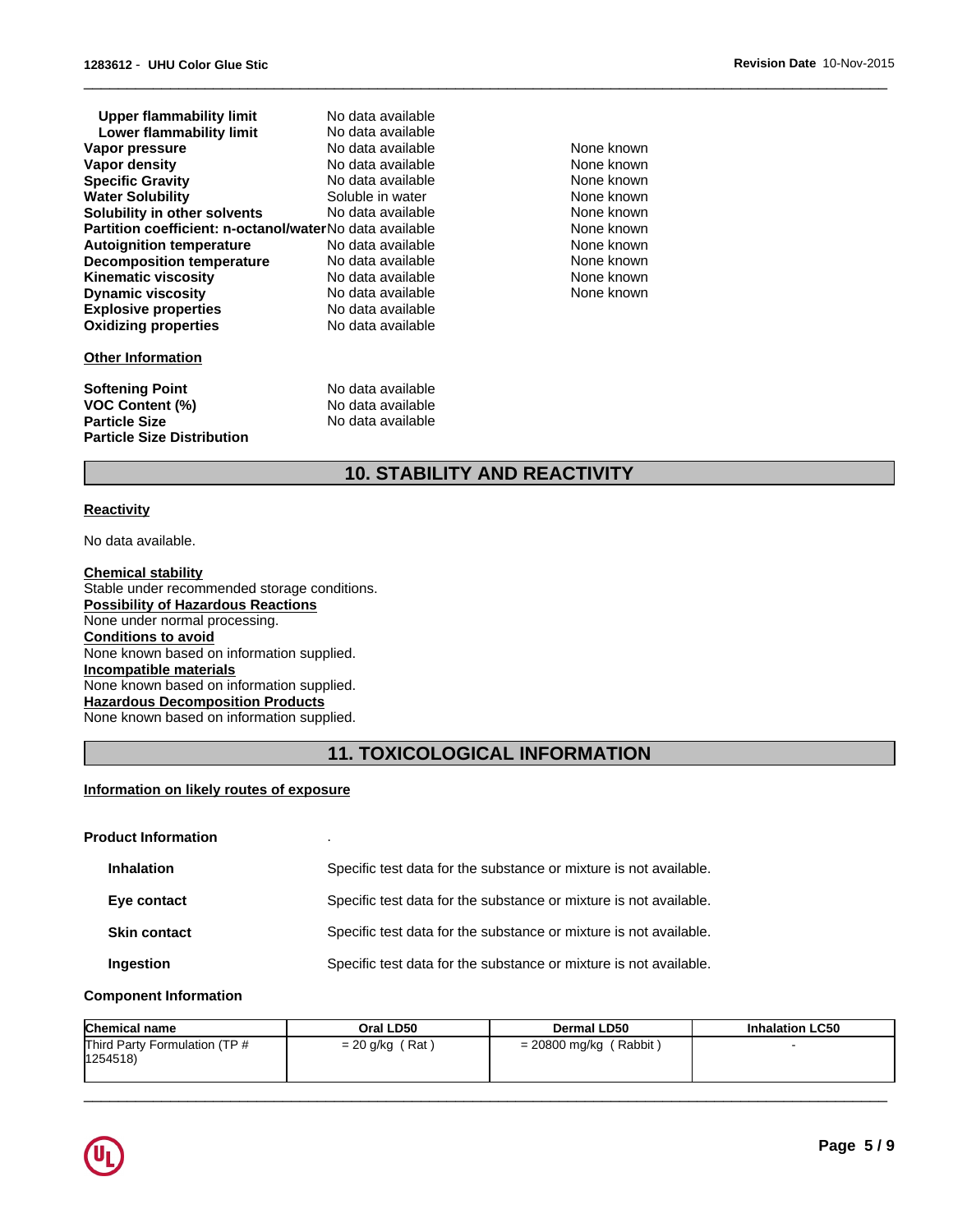### **Information on toxicological effects**

| <b>Symptoms</b>                 | No information available.                                                                  |
|---------------------------------|--------------------------------------------------------------------------------------------|
|                                 | Delayed and immediate effects as well as chronic effects from short and long-term exposure |
| <b>Sensitization</b>            | No information available.                                                                  |
| <b>Mutagenic Effects</b>        | No information available.                                                                  |
| Carcinogenicity                 | Contains no ingredient listed as a carcinogen.                                             |
|                                 |                                                                                            |
| <b>Reproductive toxicity</b>    | No information available.                                                                  |
| STOT - single exposure          | No information available.                                                                  |
| <b>STOT - repeated exposure</b> | No information available.                                                                  |
| <b>Chronic Toxicity</b>         | No known effect based on information supplied.                                             |
| <b>Target Organ Effects</b>     | Respiratory system. Eyes. Skin.                                                            |
| <b>Aspiration Hazard</b>        | No information available.                                                                  |

**Numerical measures of toxicity Product Information** 

**The following values are calculated based on chapter 3.1 of the GHS document**

# **12. ECOLOGICAL INFORMATION**

 $\overline{\phantom{a}}$  ,  $\overline{\phantom{a}}$  ,  $\overline{\phantom{a}}$  ,  $\overline{\phantom{a}}$  ,  $\overline{\phantom{a}}$  ,  $\overline{\phantom{a}}$  ,  $\overline{\phantom{a}}$  ,  $\overline{\phantom{a}}$  ,  $\overline{\phantom{a}}$  ,  $\overline{\phantom{a}}$  ,  $\overline{\phantom{a}}$  ,  $\overline{\phantom{a}}$  ,  $\overline{\phantom{a}}$  ,  $\overline{\phantom{a}}$  ,  $\overline{\phantom{a}}$  ,  $\overline{\phantom{a}}$ 

### **Ecotoxicity**

Harmful to aquatic life with long lasting effects.

| <b>Chemical name</b>                       | <b>Toxicity to Algae</b>                                       | <b>Toxicity to Fish</b>                                                                                                                                                                                      | <b>Toxicity to</b><br><b>Microorganisms</b> | Daphnia Magna (Water<br>Flea)                   |
|--------------------------------------------|----------------------------------------------------------------|--------------------------------------------------------------------------------------------------------------------------------------------------------------------------------------------------------------|---------------------------------------------|-------------------------------------------------|
| Third Party Formulation (TP)<br># 1254518) | 96h EC50: = 19000 mg/L<br>(Pseudokirchneriella<br>subcapitata) | 96h LC50: = 51600 mg/L<br>(Oncorhynchus mykiss) 96h<br>$LC50: 41 - 47$ mL/L<br>(Oncorhynchus mykiss) 96h<br>$LC50: = 51400$ mg/L<br>(Pimephales promelas) 96h<br>$LC50: = 710$ mg/L<br>(Pimephales promelas) |                                             | 24h EC50: > 10000 mg/L<br>48h EC50: > 1000 mg/L |

 $\overline{\phantom{a}}$  ,  $\overline{\phantom{a}}$  ,  $\overline{\phantom{a}}$  ,  $\overline{\phantom{a}}$  ,  $\overline{\phantom{a}}$  ,  $\overline{\phantom{a}}$  ,  $\overline{\phantom{a}}$  ,  $\overline{\phantom{a}}$  ,  $\overline{\phantom{a}}$  ,  $\overline{\phantom{a}}$  ,  $\overline{\phantom{a}}$  ,  $\overline{\phantom{a}}$  ,  $\overline{\phantom{a}}$  ,  $\overline{\phantom{a}}$  ,  $\overline{\phantom{a}}$  ,  $\overline{\phantom{a}}$ 

### **Persistence and Degradability**

No information available.

**Bioaccumulation** No information available

### **Other adverse effects**

No information available.

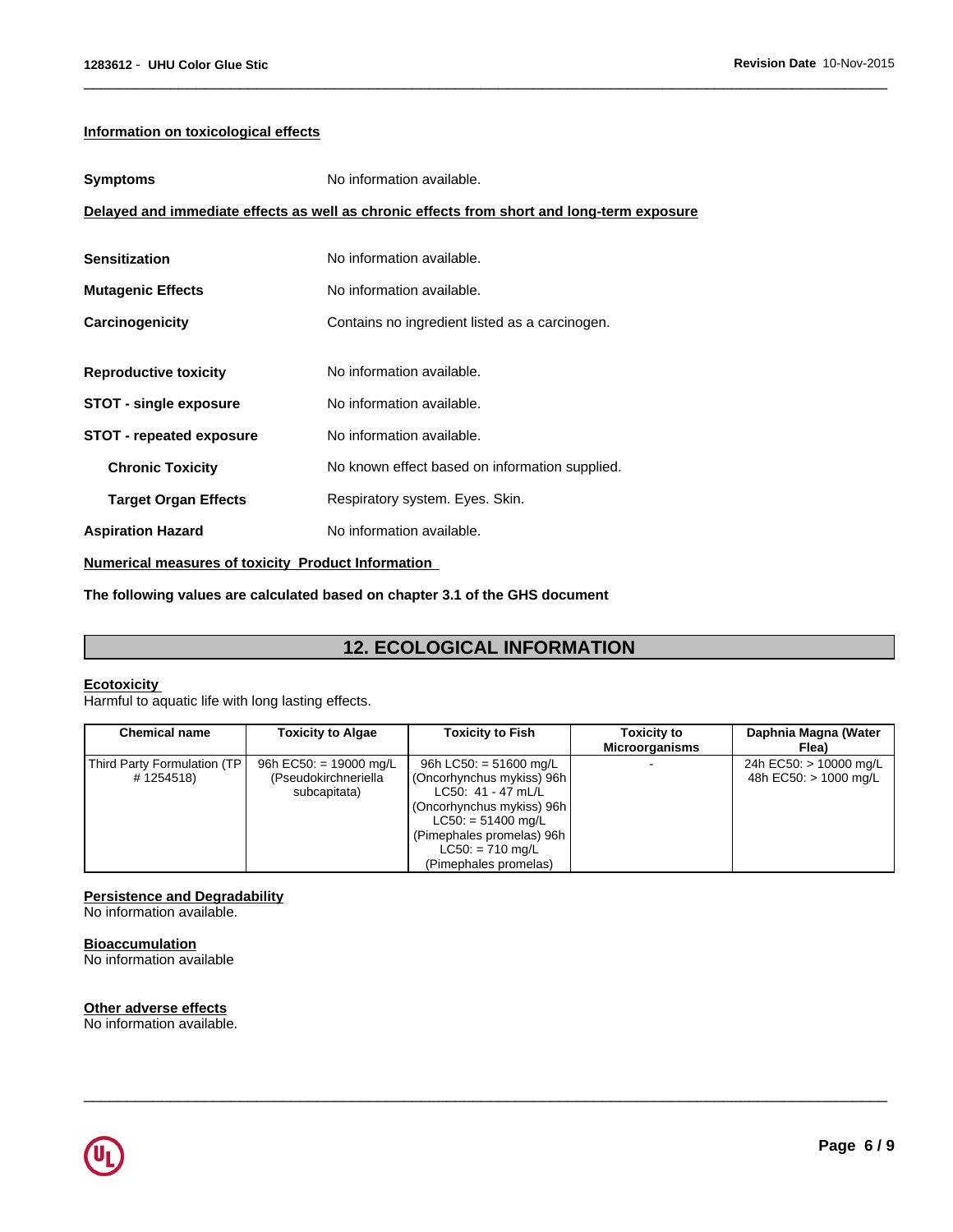# **13. DISPOSAL CONSIDERATIONS**

 $\overline{\phantom{a}}$  ,  $\overline{\phantom{a}}$  ,  $\overline{\phantom{a}}$  ,  $\overline{\phantom{a}}$  ,  $\overline{\phantom{a}}$  ,  $\overline{\phantom{a}}$  ,  $\overline{\phantom{a}}$  ,  $\overline{\phantom{a}}$  ,  $\overline{\phantom{a}}$  ,  $\overline{\phantom{a}}$  ,  $\overline{\phantom{a}}$  ,  $\overline{\phantom{a}}$  ,  $\overline{\phantom{a}}$  ,  $\overline{\phantom{a}}$  ,  $\overline{\phantom{a}}$  ,  $\overline{\phantom{a}}$ 

#### **Waste treatment methods**

| This material, as supplied, is not a hazardous waste according to Federal regulations (40<br>CFR 261). This material could become a hazardous waste if it is mixed with or otherwise<br>comes in contact with a hazardous waste, if chemical additions are made to this material, or<br>if the material is processed or otherwise altered. Consult 40 CFR 261 to determine whether<br>the altered material is a hazardous waste. Consult the appropriate state, regional, or local<br>regulations for additional requirements. |
|--------------------------------------------------------------------------------------------------------------------------------------------------------------------------------------------------------------------------------------------------------------------------------------------------------------------------------------------------------------------------------------------------------------------------------------------------------------------------------------------------------------------------------|
| Dispose of contents/containers in accordance with local regulations.                                                                                                                                                                                                                                                                                                                                                                                                                                                           |
|                                                                                                                                                                                                                                                                                                                                                                                                                                                                                                                                |

#### **California Hazardous Waste Codes** 281

# **14. TRANSPORT INFORMATION**

| <b>DOT</b><br><b>Proper Shipping Name</b><br><b>Hazard Class</b>  | NOT REGULATED<br><b>NON REGULATED</b><br>N/A |
|-------------------------------------------------------------------|----------------------------------------------|
| <u>TDG</u>                                                        | Not regulated                                |
| <b>MEX</b>                                                        | Not regulated                                |
| <b>ICAO</b>                                                       | Not regulated                                |
| <b>IATA</b><br><b>Proper Shipping Name</b><br><b>Hazard Class</b> | Not regulated<br><b>NON REGULATED</b><br>N/A |
| <b>IMDG/IMO</b><br><b>Hazard Class</b>                            | Not regulated<br>N/A                         |
| <b>RID</b>                                                        | Not regulated                                |
| <b>ADR</b>                                                        | Not regulated                                |
| ADN                                                               | Not regulated                                |

# **15. REGULATORY INFORMATION**

# **International Inventories**

TSCA Complies<br>DSL Mill Compo All components are listed either on the DSL or NDSL.

**TSCA** - United States Toxic Substances Control Act Section 8(b) Inventory **DSL/NDSL** - Canadian Domestic Substances List/Non-Domestic Substances List

### **US Federal Regulations**

## **SARA 313**

Section 313 of Title III of the Superfund Amendments and Reauthorization Act of 1986 (SARA). This product does not contain any

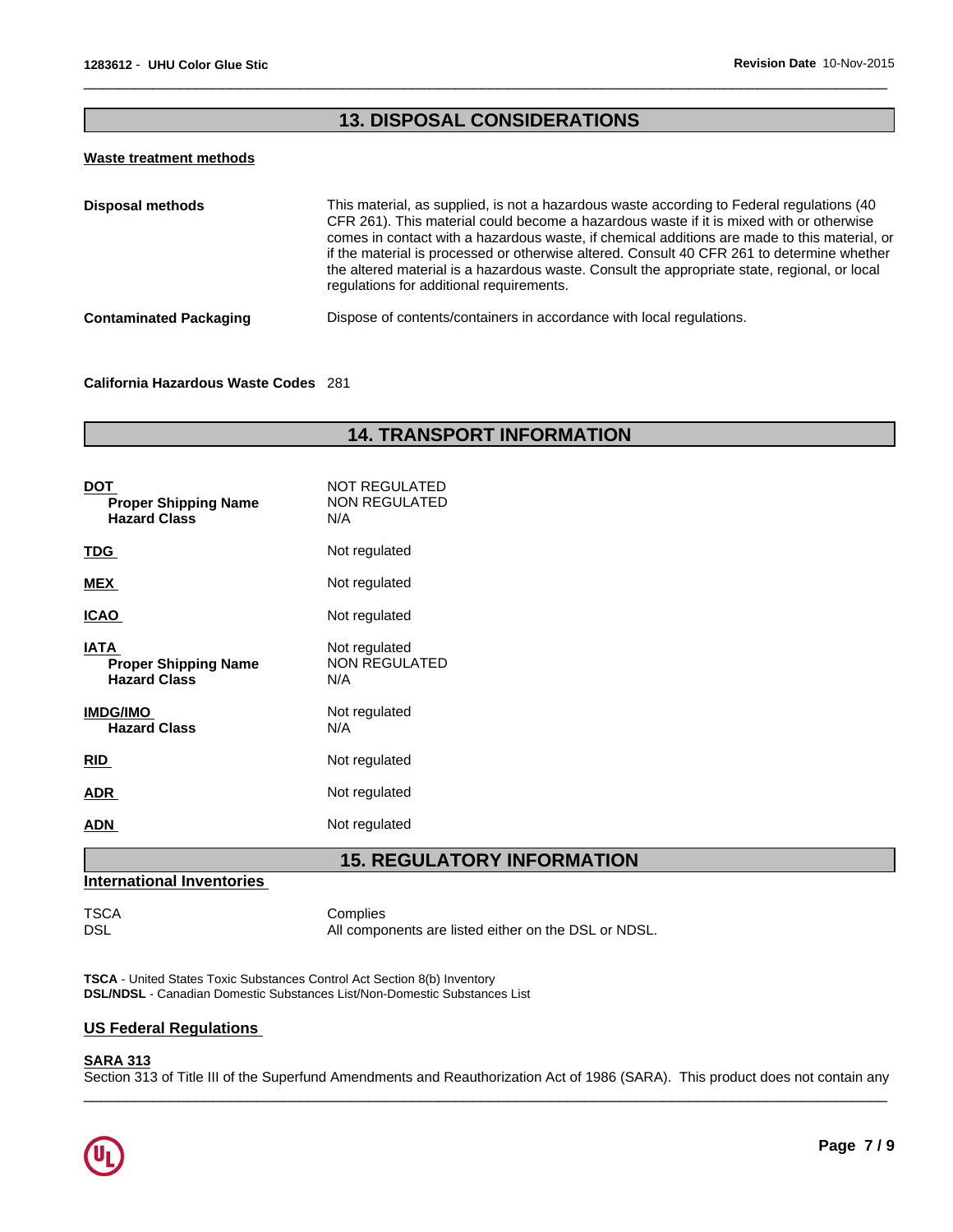chemicals which are subject to the reporting requirements of the Act and Title 40 of the Code of Federal Regulations, Part 372

 $\overline{\phantom{a}}$  ,  $\overline{\phantom{a}}$  ,  $\overline{\phantom{a}}$  ,  $\overline{\phantom{a}}$  ,  $\overline{\phantom{a}}$  ,  $\overline{\phantom{a}}$  ,  $\overline{\phantom{a}}$  ,  $\overline{\phantom{a}}$  ,  $\overline{\phantom{a}}$  ,  $\overline{\phantom{a}}$  ,  $\overline{\phantom{a}}$  ,  $\overline{\phantom{a}}$  ,  $\overline{\phantom{a}}$  ,  $\overline{\phantom{a}}$  ,  $\overline{\phantom{a}}$  ,  $\overline{\phantom{a}}$ 

| SARA 311/312 Hazard Categories    |    |  |
|-----------------------------------|----|--|
| <b>Acute Health Hazard</b>        | N٥ |  |
| <b>Chronic Health Hazard</b>      | No |  |
| <b>Fire Hazard</b>                | No |  |
| Sudden release of pressure hazard | No |  |
| <b>Reactive Hazard</b>            | N٥ |  |
|                                   |    |  |

#### **CWA (Clean Water Act)**

This product does not contain any substances regulated as pollutants pursuant to the Clean Water Act (40 CFR 122.21 and 40 CFR 122.42)

### **CERCLA**

.

This material, as supplied, does not contain any substances regulated as hazardous substances under the Comprehensive Environmental Response Compensation and Liability Act (CERCLA) (40 CFR 302) or the Superfund Amendments and Reauthorization Act (SARA) (40 CFR 355). There may be specific reporting requirements at the local, regional, or state level pertaining to releases of this material

#### **US State Regulations**

#### **California Proposition 65**

This product does not contain any Proposition 65 chemicals.

#### **U.S. State Right-to-Know Regulations**

| <b>Chemical name</b>                   | New Jersev | l Massachusetts I | Pennsvlvania | <b>Rhode Island</b> | <b>Illinois</b> |
|----------------------------------------|------------|-------------------|--------------|---------------------|-----------------|
| Third Party Formulation (TP # 1254518) |            |                   |              |                     |                 |
| Third Party Formulation (TP # 1254518) |            |                   |              |                     |                 |

### **International Regulations**

# **Canada WHMIS Hazard Class**

Not determined

## **16. OTHER INFORMATION**

| <b>NFPA</b>                                  | <b>Health Hazards 1</b>       | <b>Flammability 0</b>                                   | <b>Instability 0</b>     | <b>Physical and</b><br><b>Chemical Hazards -</b> |
|----------------------------------------------|-------------------------------|---------------------------------------------------------|--------------------------|--------------------------------------------------|
| <b>HMIS</b>                                  | <b>Health Hazards 1</b>       | <b>Flammability 0</b>                                   | <b>Physical Hazard 0</b> | <b>Personal Protection</b><br>X.                 |
| <b>Prepared By</b>                           | Latham, NY 12110              | <b>Product Stewardship</b><br>23 British American Blvd. |                          |                                                  |
| <b>Revision Date</b><br><b>Revision Note</b> | 1-800-572-6501<br>10-Nov-2015 | No information available                                |                          |                                                  |

### **Disclaimer**

The information provided in this Safety Data Sheet is correct to the best of our knowledge, information and belief at the date of its publication. The information given is designed only as a guidance for safe handling, use, processing,